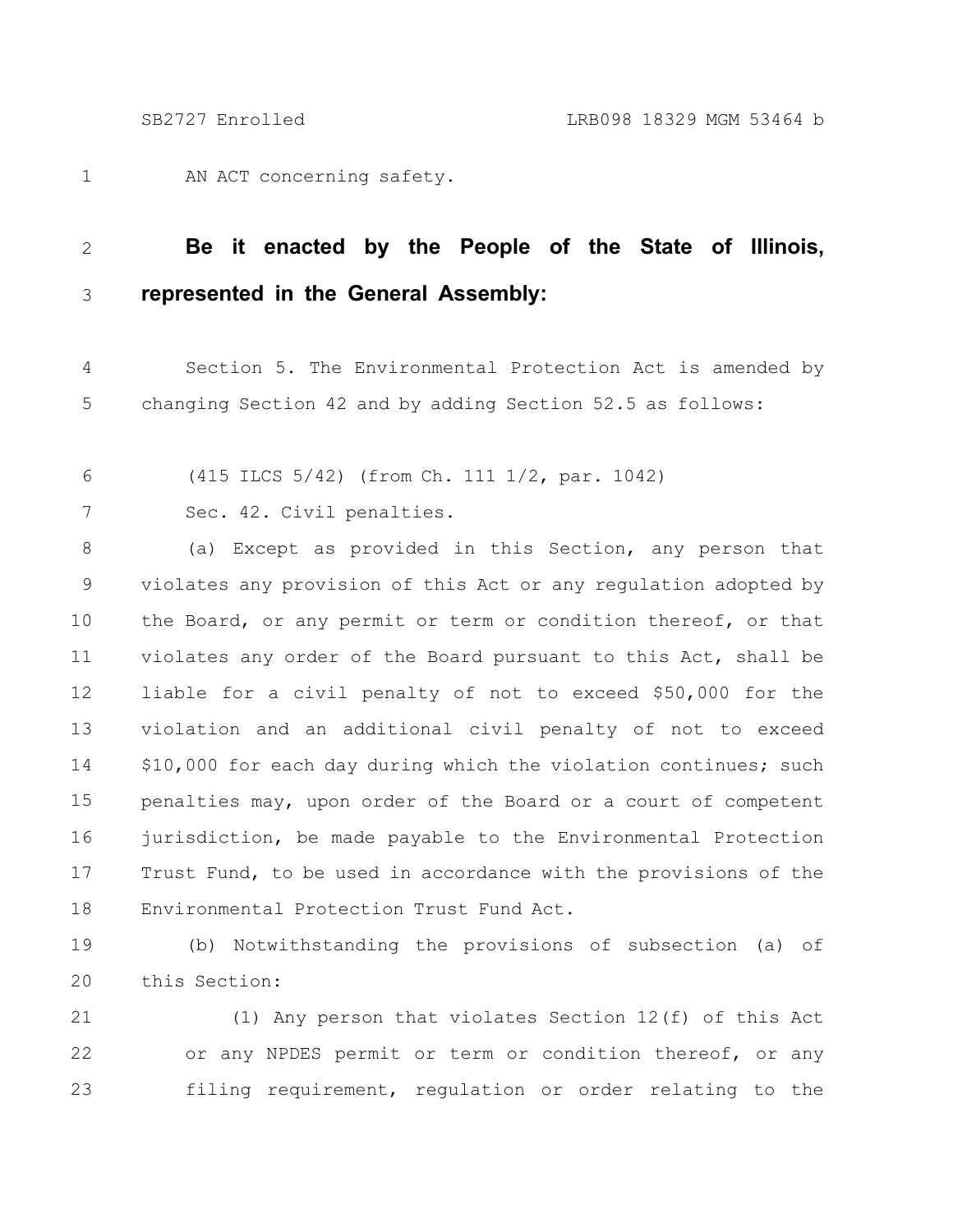1 2 NPDES permit program, shall be liable to a civil penalty of not to exceed \$10,000 per day of violation.

(2) Any person that violates Section 12(g) of this Act or any UIC permit or term or condition thereof, or any filing requirement, regulation or order relating to the State UIC program for all wells, except Class II wells as defined by the Board under this Act, shall be liable to a civil penalty not to exceed \$2,500 per day of violation; provided, however, that any person who commits such violations relating to the State UIC program for Class II wells, as defined by the Board under this Act, shall be liable to a civil penalty of not to exceed \$10,000 for the violation and an additional civil penalty of not to exceed \$1,000 for each day during which the violation continues. 3 4 5 6 7 8 9 10 11 12 13 14

(3) Any person that violates Sections  $21(f)$ ,  $21(g)$ , 21(h) or 21(i) of this Act, or any RCRA permit or term or condition thereof, or any filing requirement, regulation or order relating to the State RCRA program, shall be liable to a civil penalty of not to exceed \$25,000 per day of violation. 15 16 17 18 19 20

(4) In an administrative citation action under Section 31.1 of this Act, any person found to have violated any provision of subsection (o) of Section 21 of this Act shall pay a civil penalty of \$500 for each violation of each such provision, plus any hearing costs incurred by the Board and the Agency. Such penalties shall be made payable to the 21 22 23 24 25 26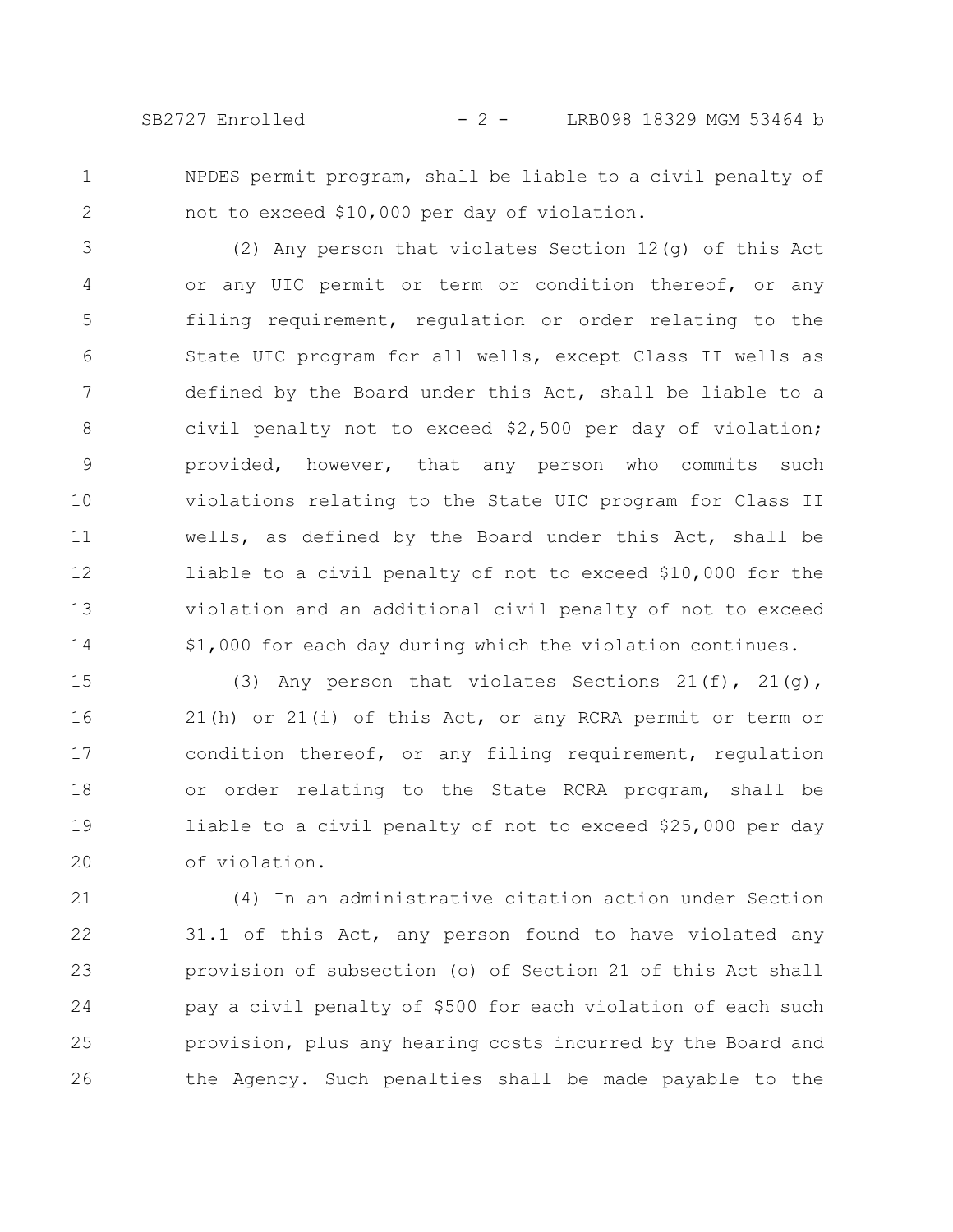SB2727 Enrolled - 3 - LRB098 18329 MGM 53464 b

Environmental Protection Trust Fund, to be used in accordance with the provisions of the Environmental Protection Trust Fund Act; except that if a unit of local government issued the administrative citation, 50% of the civil penalty shall be payable to the unit of local government. 1 2 3 4 5 6

(4-5) In an administrative citation action under Section 31.1 of this Act, any person found to have violated any provision of subsection (p) of Section 21, Section 22.51, Section 22.51a, or subsection (k) of Section 55 of this Act shall pay a civil penalty of \$1,500 for each violation of each such provision, plus any hearing costs incurred by the Board and the Agency, except that the civil penalty amount shall be \$3,000 for each violation of any provision of subsection (p) of Section 21, Section 22.51, Section 22.51a, or subsection (k) of Section 55 that is the person's second or subsequent adjudication violation of that provision. The penalties shall be deposited into the Environmental Protection Trust Fund, to be used in accordance with the provisions of the Environmental Protection Trust Fund Act; except that if a unit of local government issued the administrative citation, 50% of the civil penalty shall be payable to the unit of local government. 7 8 9 10 11 12 13 14 15 16 17 18 19 20 21 22 23 24

(5) Any person who violates subsection 6 of Section 39.5 of this Act or any CAAPP permit, or term or condition 25 26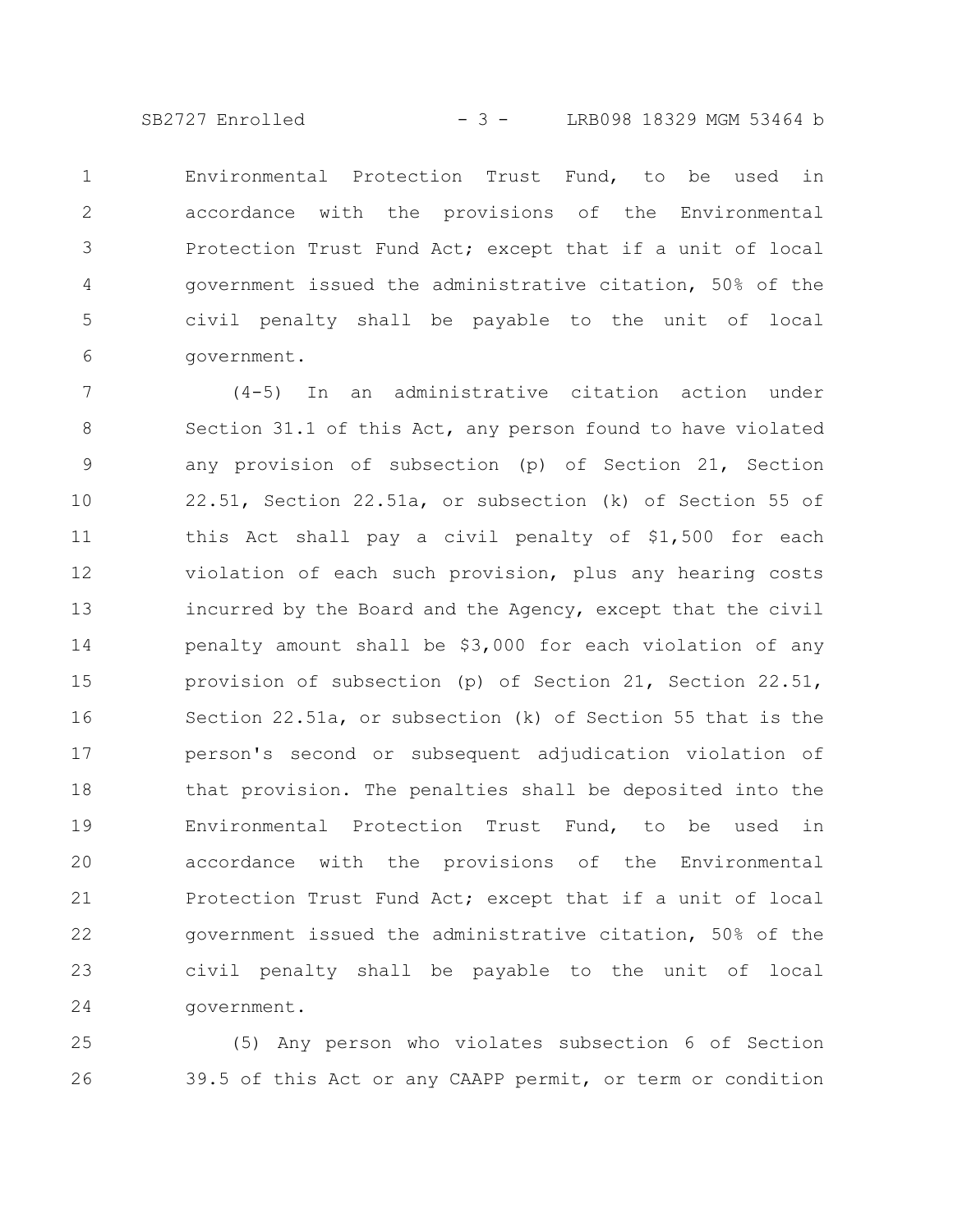SB2727 Enrolled - 4 - LRB098 18329 MGM 53464 b

thereof, or any fee or filing requirement, or any duty to allow or carry out inspection, entry or monitoring activities, or any regulation or order relating to the CAAPP shall be liable for a civil penalty not to exceed \$10,000 per day of violation. 1 2 3 4 5

(6) Any owner or operator of a community water system that violates subsection (b) of Section 18.1 or subsection (a) of Section 25d-3 of this Act shall, for each day of violation, be liable for a civil penalty not to exceed \$5 for each of the premises connected to the affected community water system. 6 7 8 9 10 11

(7) Any person who violates Section 52.5 of this Act shall be liable for a civil penalty of up to \$1,000 for the first violation of that Section and a civil penalty of up to \$2,500 for a second or subsequent violation of that Section. 12 13 14 15 16

(b.5) In lieu of the penalties set forth in subsections (a) and (b) of this Section, any person who fails to file, in a timely manner, toxic chemical release forms with the Agency pursuant to Section 25b-2 of this Act shall be liable for a civil penalty of \$100 per day for each day the forms are late, not to exceed a maximum total penalty of \$6,000. This daily penalty shall begin accruing on the thirty-first day after the date that the person receives the warning notice issued by the Agency pursuant to Section 25b-6 of this Act; and the penalty shall be paid to the Agency. The daily accrual of penalties 17 18 19 20 21 22 23 24 25 26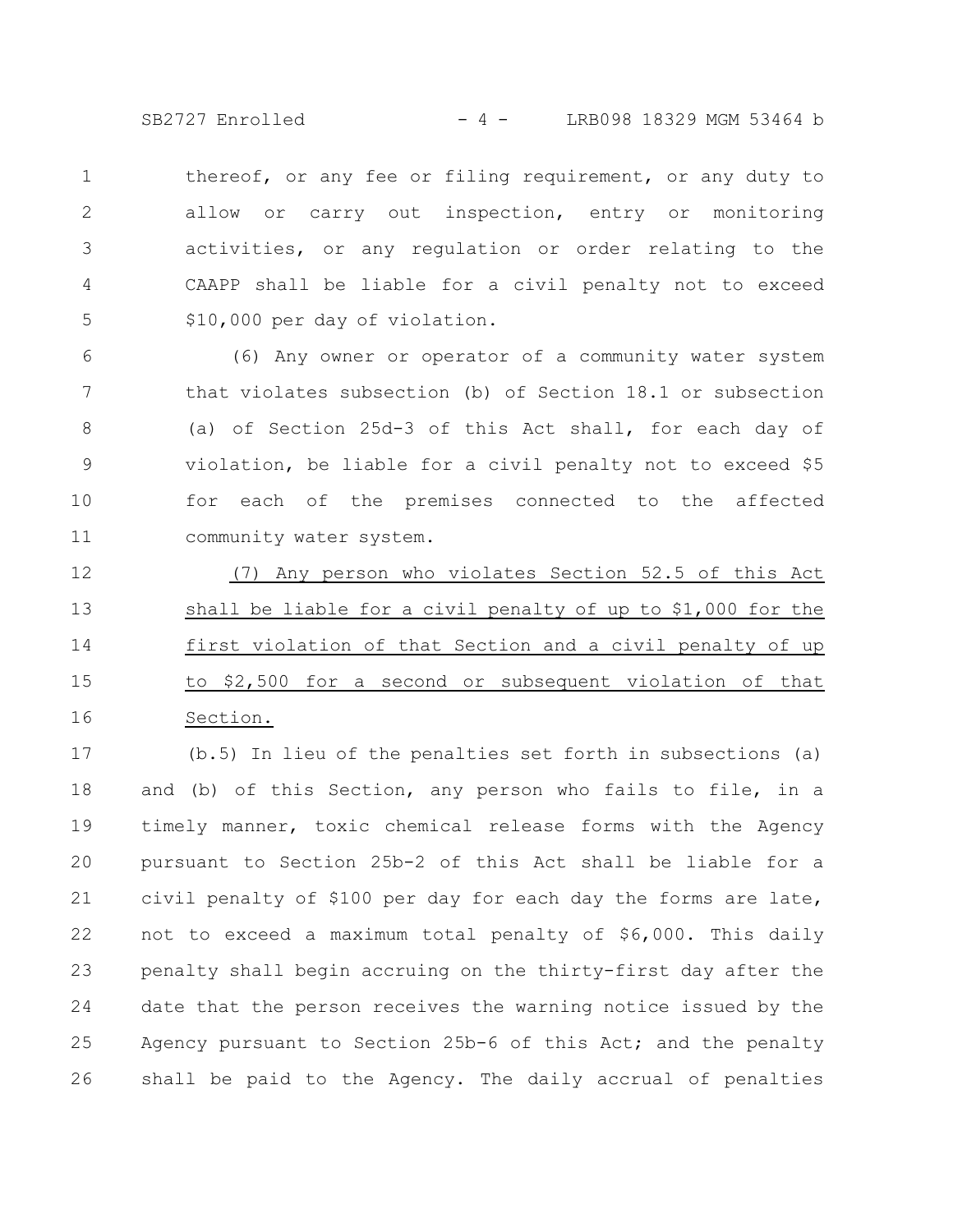SB2727 Enrolled - 5 - LRB098 18329 MGM 53464 b

shall cease as of January 1 of the following year. All penalties collected by the Agency pursuant to this subsection shall be deposited into the Environmental Protection Permit and Inspection Fund. 1 2 3 4

(c) Any person that violates this Act, any rule or regulation adopted under this Act, any permit or term or condition of a permit, or any Board order and causes the death of fish or aquatic life shall, in addition to the other penalties provided by this Act, be liable to pay to the State an additional sum for the reasonable value of the fish or aquatic life destroyed. Any money so recovered shall be placed in the Wildlife and Fish Fund in the State Treasury. 5 6 7 8 9 10 11 12

(d) The penalties provided for in this Section may be recovered in a civil action. 13 14

(e) The State's Attorney of the county in which the violation occurred, or the Attorney General, may, at the request of the Agency or on his own motion, institute a civil action for an injunction, prohibitory or mandatory, to restrain violations of this Act, any rule or regulation adopted under this Act, any permit or term or condition of a permit, or any Board order, or to require such other actions as may be necessary to address violations of this Act, any rule or regulation adopted under this Act, any permit or term or condition of a permit, or any Board order. 15 16 17 18 19 20 21 22 23 24

(f) The State's Attorney of the county in which the violation occurred, or the Attorney General, shall bring such 25 26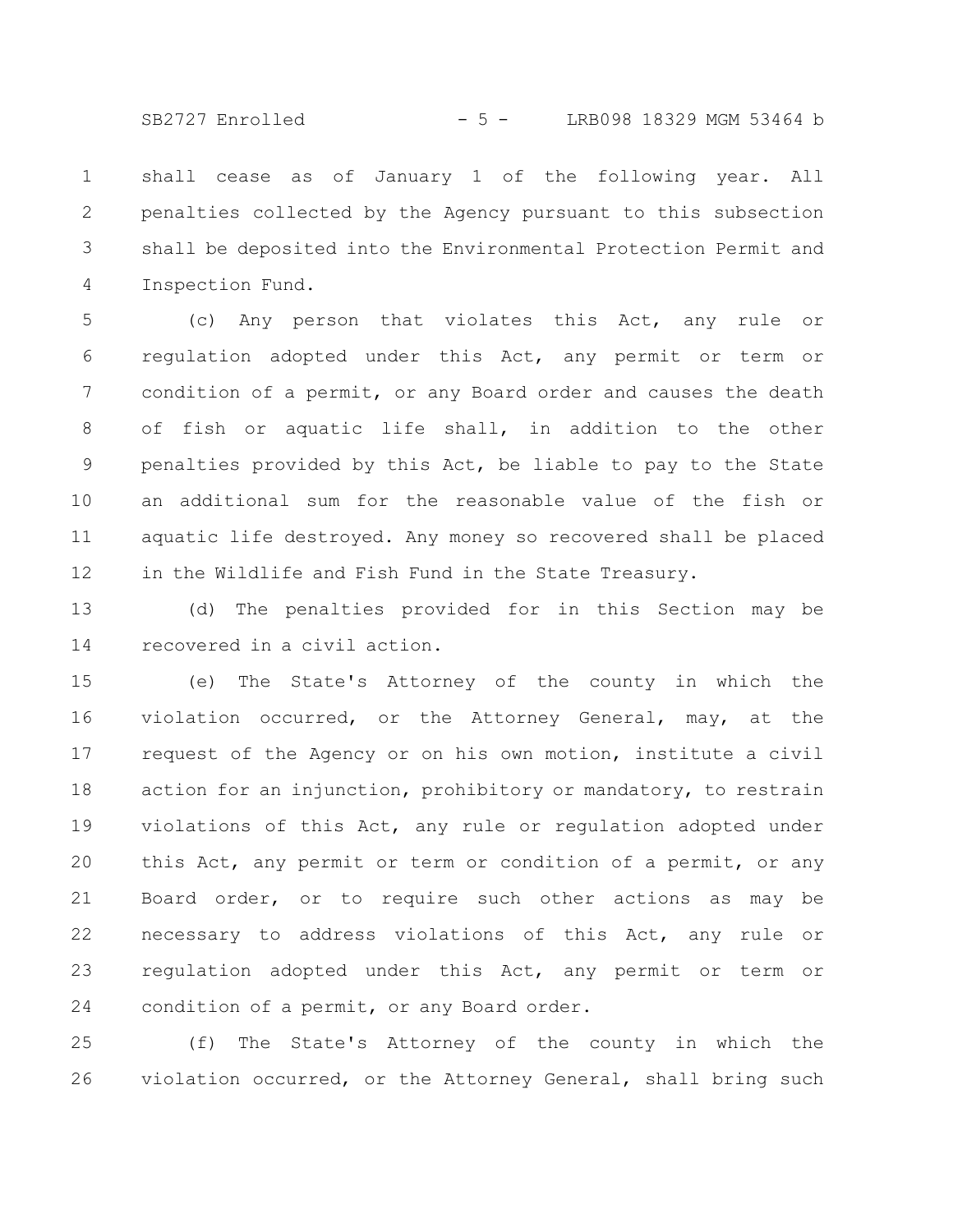SB2727 Enrolled - 6 - LRB098 18329 MGM 53464 b

actions in the name of the people of the State of Illinois. Without limiting any other authority which may exist for the awarding of attorney's fees and costs, the Board or a court of competent jurisdiction may award costs and reasonable attorney's fees, including the reasonable costs of expert witnesses and consultants, to the State's Attorney or the Attorney General in a case where he has prevailed against a person who has committed a wilful, knowing or repeated violation of this Act, any rule or regulation adopted under this Act, any permit or term or condition of a permit, or any Board order. 1 2 3 4 5 6 7 8 9 10 11

Any funds collected under this subsection (f) in which the Attorney General has prevailed shall be deposited in the Hazardous Waste Fund created in Section 22.2 of this Act. Any funds collected under this subsection (f) in which a State's Attorney has prevailed shall be retained by the county in which he serves. 12 13 14 15 16 17

(g) All final orders imposing civil penalties pursuant to this Section shall prescribe the time for payment of such penalties. If any such penalty is not paid within the time prescribed, interest on such penalty at the rate set forth in subsection (a) of Section 1003 of the Illinois Income Tax Act, shall be paid for the period from the date payment is due until the date payment is received. However, if the time for payment is stayed during the pendency of an appeal, interest shall not accrue during such stay. 18 19 20 21 22 23 24 25 26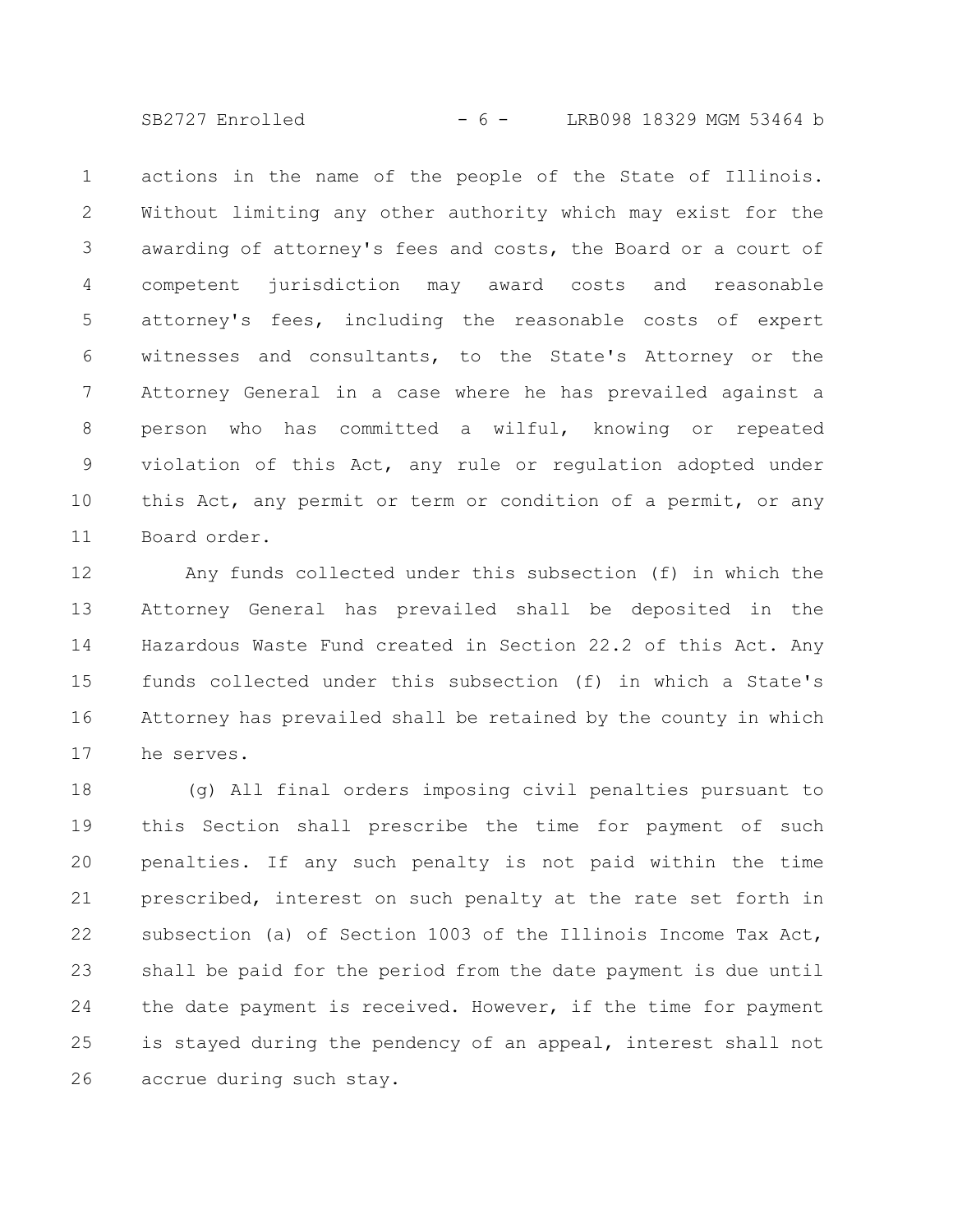SB2727 Enrolled - 7 - LRB098 18329 MGM 53464 b

(h) In determining the appropriate civil penalty to be imposed under subdivisions (a), (b)(1), (b)(2), (b)(3), or (b)(5) of this Section, the Board is authorized to consider any matters of record in mitigation or aggravation of penalty, including but not limited to the following factors: 1 2 3 4 5

6

(1) the duration and gravity of the violation;

(2) the presence or absence of due diligence on the part of the respondent in attempting to comply with requirements of this Act and regulations thereunder or to secure relief therefrom as provided by this Act; 7 8 9 10

(3) any economic benefits accrued by the respondent because of delay in compliance with requirements, in which case the economic benefits shall be determined by the lowest cost alternative for achieving compliance; 11 12 13 14

(4) the amount of monetary penalty which will serve to deter further violations by the respondent and to otherwise aid in enhancing voluntary compliance with this Act by the respondent and other persons similarly subject to the Act; 15 16 17 18

(5) the number, proximity in time, and gravity of previously adjudicated violations of this Act by the respondent; 19 20 21

(6) whether the respondent voluntarily self-disclosed, in accordance with subsection (i) of this Section, the non-compliance to the Agency; 22 23 24

(7) whether the respondent has agreed to undertake a "supplemental environmental project," which means an 25 26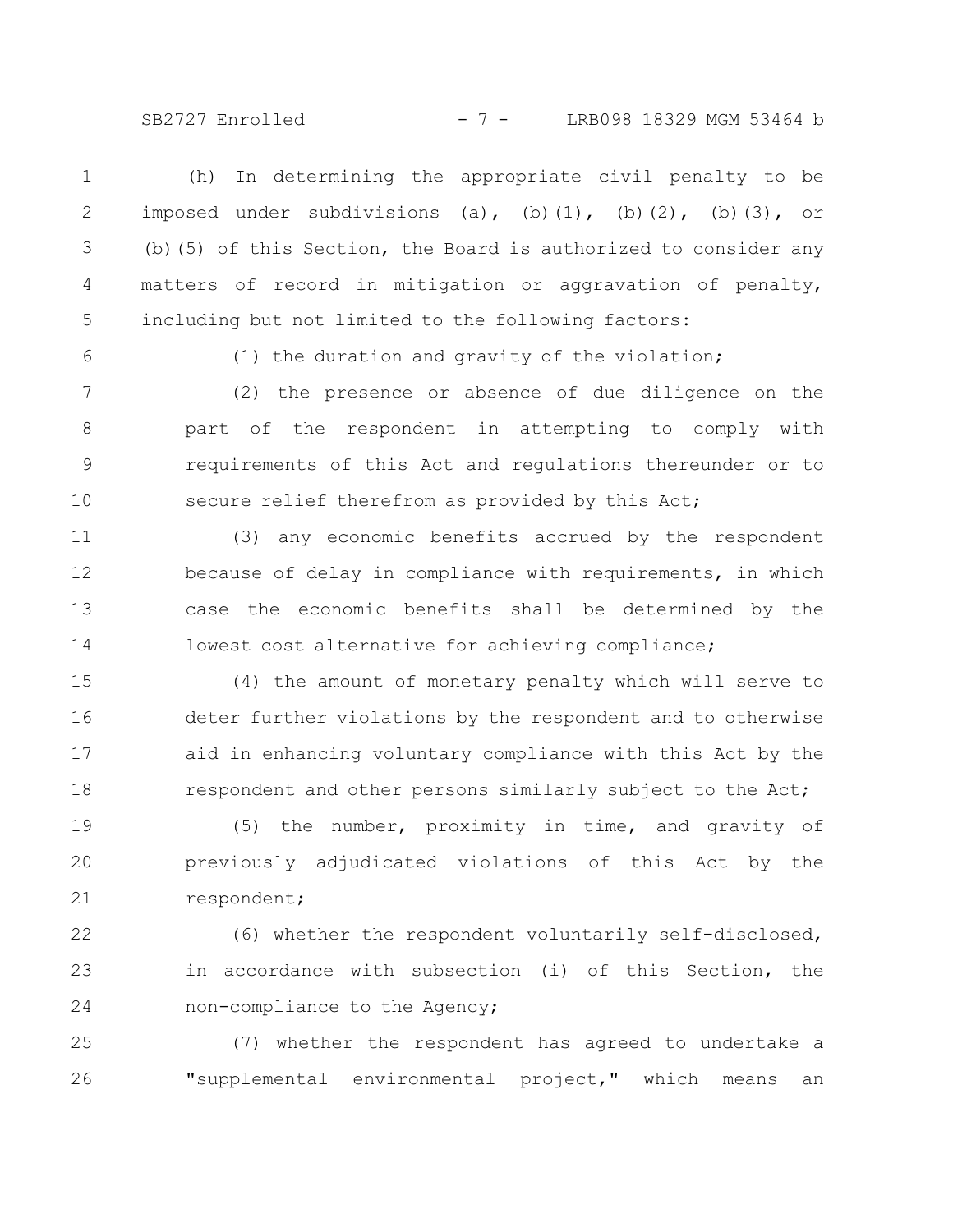SB2727 Enrolled - 8 - LRB098 18329 MGM 53464 b

environmentally beneficial project that a respondent agrees to undertake in settlement of an enforcement action brought under this Act, but which the respondent is not otherwise legally required to perform; and 1 2 3 4

(8) whether the respondent has successfully completed a Compliance Commitment Agreement under subsection (a) of Section 31 of this Act to remedy the violations that are the subject of the complaint. 5 6 7 8

In determining the appropriate civil penalty to be imposed under subsection (a) or paragraph  $(1)$ ,  $(2)$ ,  $(3)$ , or  $(5)$  of subsection (b) of this Section, the Board shall ensure, in all cases, that the penalty is at least as great as the economic benefits, if any, accrued by the respondent as a result of the violation, unless the Board finds that imposition of such penalty would result in an arbitrary or unreasonable financial hardship. However, such civil penalty may be off-set in whole or in part pursuant to a supplemental environmental project agreed to by the complainant and the respondent. 9 10 11 12 13 14 15 16 17 18

(i) A person who voluntarily self-discloses non-compliance to the Agency, of which the Agency had been unaware, is entitled to a 100% reduction in the portion of the penalty that is not based on the economic benefit of non-compliance if the person can establish the following: 19 20 21 22 23

(1) that the non-compliance was discovered through an environmental audit or a compliance management system documented by the regulated entity as reflecting the 24 25 26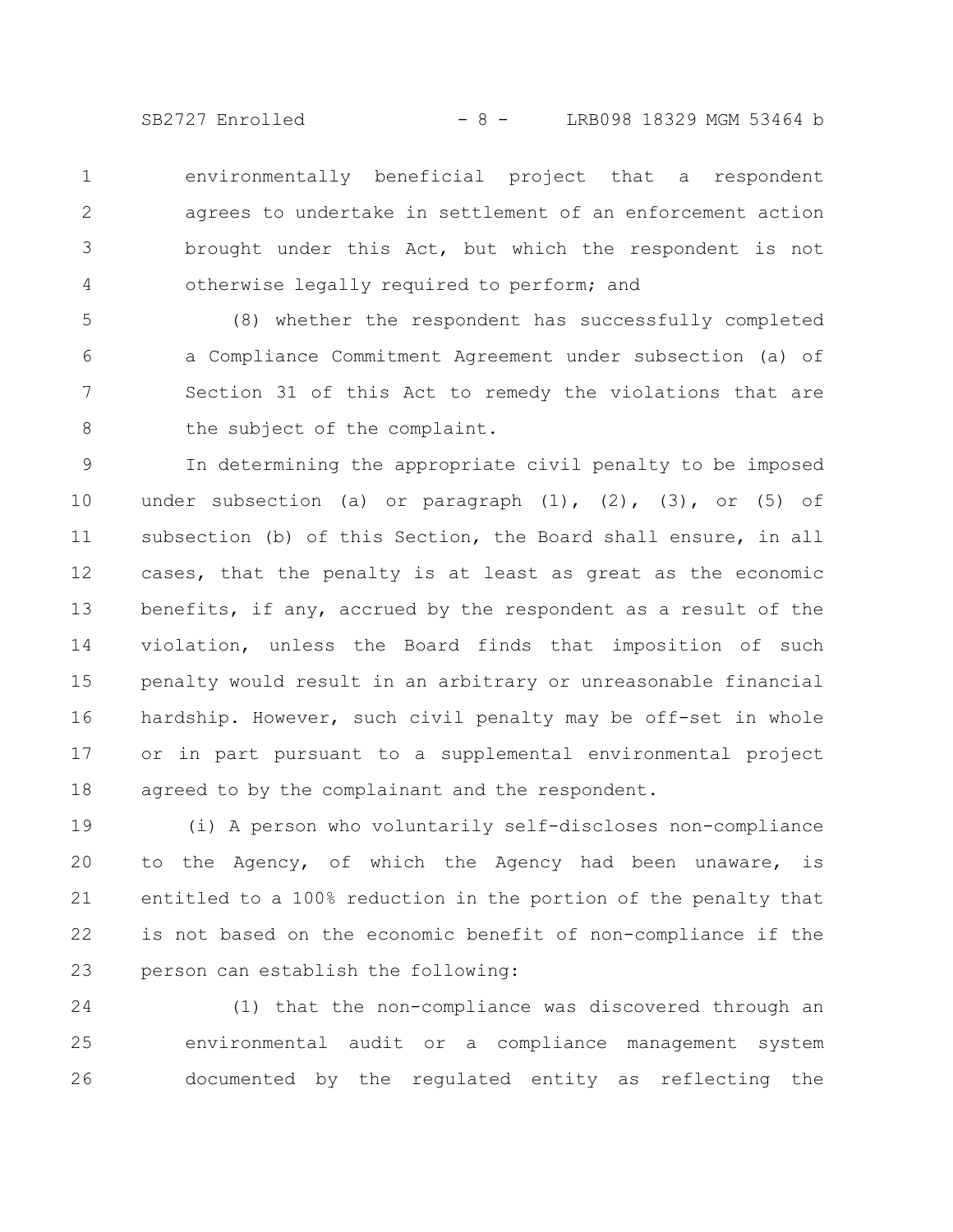SB2727 Enrolled - 9 - LRB098 18329 MGM 53464 b

regulated entity's due diligence in preventing, detecting, and correcting violations; 1 2

(2) that the non-compliance was disclosed in writing within 30 days of the date on which the person discovered it; 3 4 5

(3) that the non-compliance was discovered and disclosed prior to: 6 7

(i) the commencement of an Agency inspection, investigation, or request for information; 8 9

(ii) notice of a citizen suit;

(iii) the filing of a complaint by a citizen, the Illinois Attorney General, or the State's Attorney of the county in which the violation occurred; 11 12 13

(iv) the reporting of the non-compliance by an employee of the person without that person's knowledge; or 14 15 16

(v) imminent discovery of the non-compliance by the Agency; 17 18

(4) that the non-compliance is being corrected and any environmental harm is being remediated in a timely fashion; (5) that the person agrees to prevent a recurrence of 19 20 21

the non-compliance; 22

10

(6) that no related non-compliance events have occurred in the past 3 years at the same facility or in the past 5 years as part of a pattern at multiple facilities owned or operated by the person; 23 24 25 26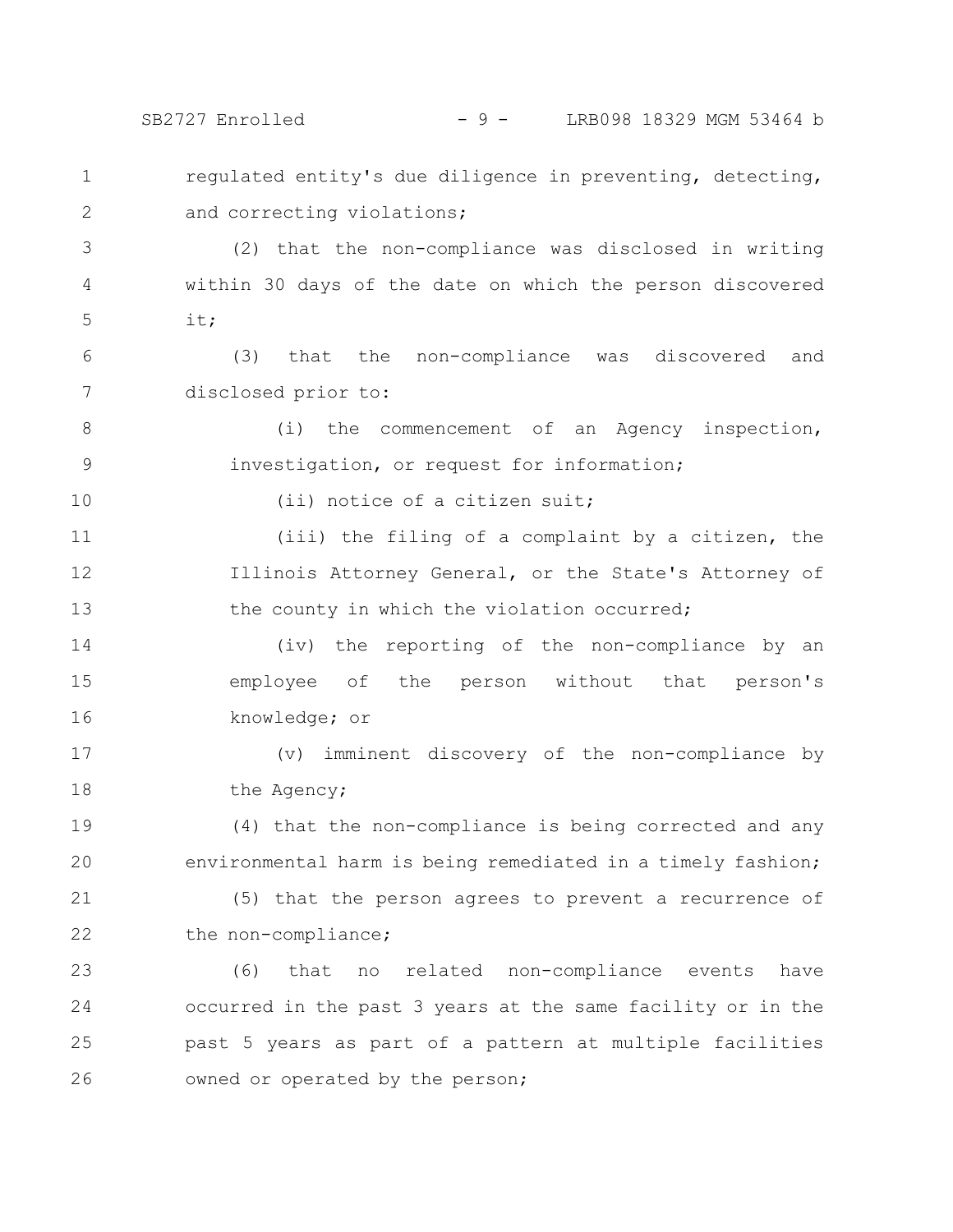(7) that the non-compliance did not result in serious actual harm or present an imminent and substantial endangerment to human health or the environment or violate the specific terms of any judicial or administrative order or consent agreement; 1 2 3 4 5

(8) that the person cooperates as reasonably requested by the Agency after the disclosure; and 6 7

(9) that the non-compliance was identified voluntarily and not through a monitoring, sampling, or auditing procedure that is required by statute, rule, permit, judicial or administrative order, or consent agreement. 8 9 10 11

If a person can establish all of the elements under this subsection except the element set forth in paragraph (1) of this subsection, the person is entitled to a 75% reduction in the portion of the penalty that is not based upon the economic benefit of non-compliance. 12 13 14 15 16

(j) In addition to any other remedy or penalty that may apply, whether civil or criminal, any person who violates Section 22.52 of this Act shall be liable for an additional civil penalty of up to 3 times the gross amount of any pecuniary gain resulting from the violation. 17 18 19 20 21

(k) In addition to any other remedy or penalty that may apply, whether civil or criminal, any person who violates subdivision (a)(7.6) of Section 31 of this Act shall be liable for an additional civil penalty of \$2,000. 22 23 24 25

(Source: P.A. 96-603, eff. 8-24-09; 96-737, eff. 8-25-09; 26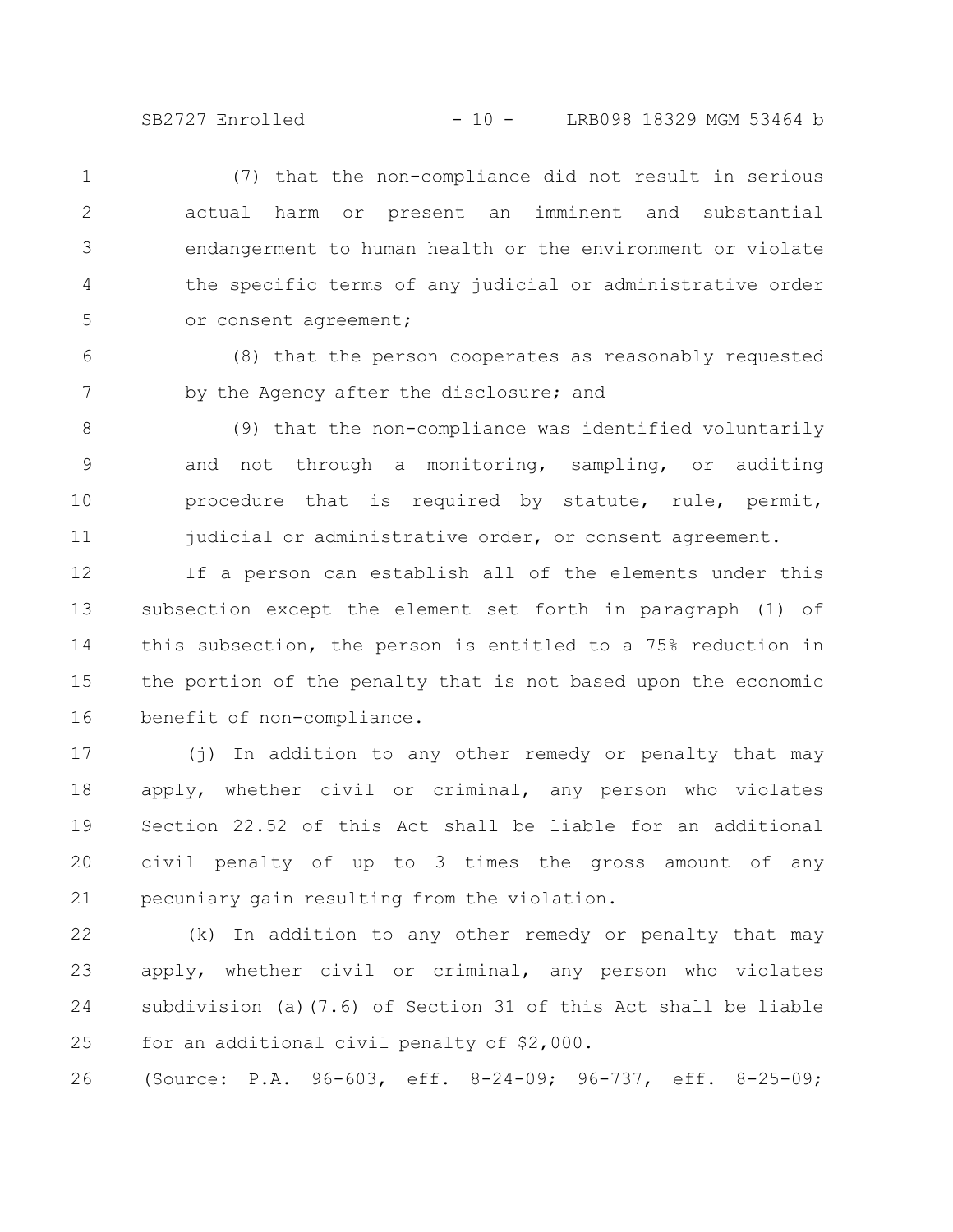96-1000, eff. 7-2-10; 96-1416, eff. 7-30-10; 97-519, eff.  $8 - 23 - 11.$ (415 ILCS 5/52.5 new) Sec. 52.5. Microbead-free waters. (a) As used in this Section: "Over the counter drug" means a drug that is a personal care product that contains a label that identifies the product as a drug as required by 21 CFR 201.66. An "over the counter drug" label includes: (1) A drug facts panel; or (2) A statement of the active ingredients with a list of those ingredients contained in the compound, substance, or preparation. "Personal care product" means any article intended to be rubbed, poured, sprinkled, or sprayed on, introduced into, or otherwise applied to the human body or any part thereof for cleansing, beautifying, promoting attractiveness, or altering the appearance, and any article intended for use as a component of any such article. "Personal care product" does not include any prescription drugs. "Plastic" means a synthetic material made from linking monomers through a chemical reaction to create an organic polymer chain that can be molded or extruded at high heat into various solid forms retaining their defined shapes during life cycle and after disposal. 1 2 3 4 5 6 7 8 9 10 11 12 13 14 15 16 17 18 19 20 21 22 23 24 25 SB2727 Enrolled - 11 - LRB098 18329 MGM 53464 b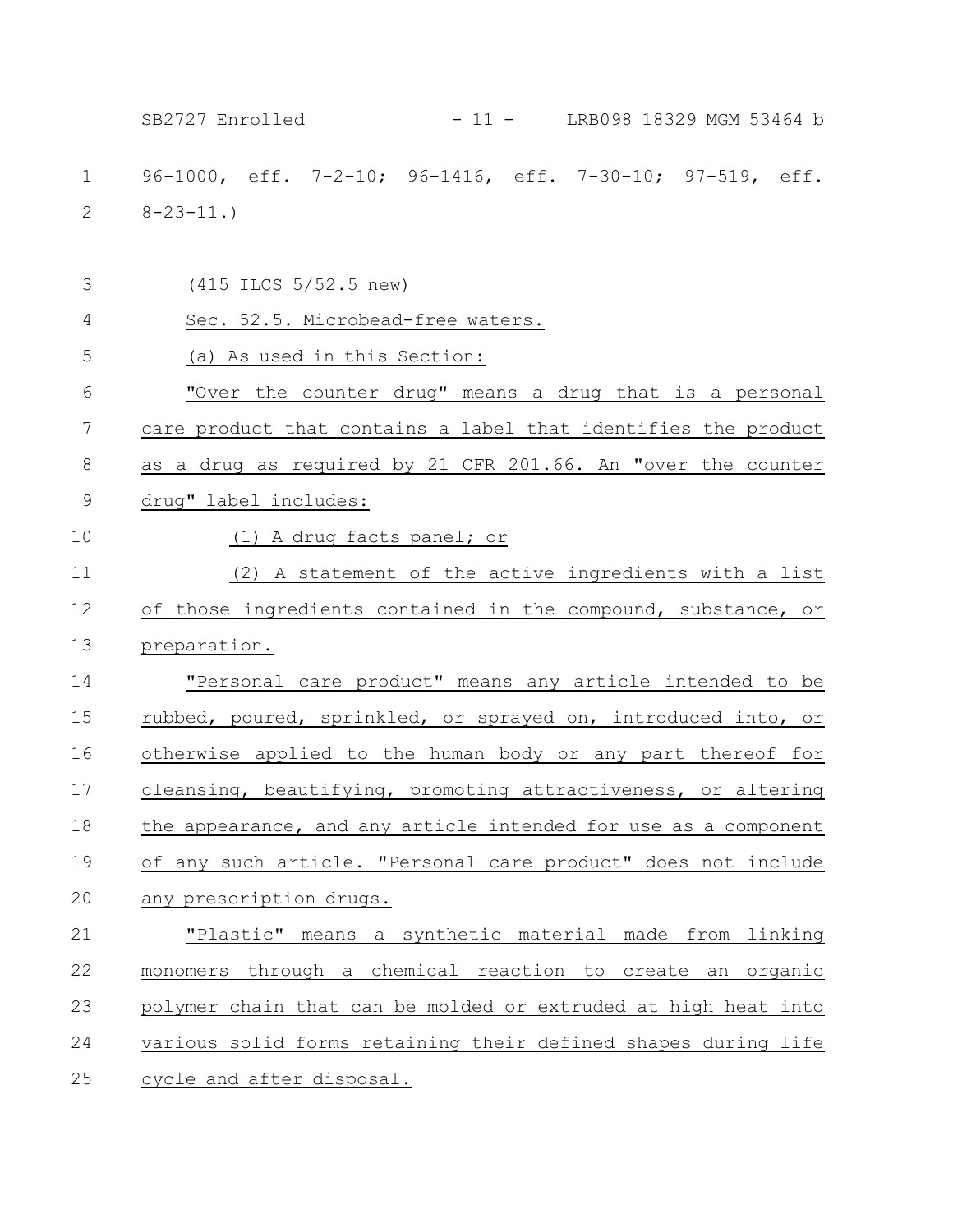SB2727 Enrolled - 12 - LRB098 18329 MGM 53464 b

| $\mathbf 1$    | "Synthetic plastic microbead" means any intentionally           |
|----------------|-----------------------------------------------------------------|
| $\mathbf{2}$   | added non-biodegradable solid plastic particle measured less    |
| 3              | than 5 millimeters in size and is used to exfoliate or cleanse  |
| 4              | in a rinse-off product.                                         |
| 5              | (b) The General Assembly hereby finds that microbeads, a        |
| $\sqrt{6}$     | synthetic alternative ingredient to such natural materials as   |
| $\overline{7}$ | ground almonds, oatmeal, and pumice, found in over 100 personal |
| $\,8\,$        | care products, including facial cleansers, shampoos, and        |
| $\mathcal{G}$  | toothpastes, pose a serious threat to the State's environment.  |
| 10             | Microbeads have been documented to collect harmful              |
| 11             | pollutants already present in the environment and harm fish and |
| 12             | other aquatic organisms that form the base of the aquatic food  |
| 13             | chain. Recently, microbeads have been recorded in Illinois      |
| 14             | water bodies, and in particular, the waters of Lake Michigan.   |
| 15             | Although synthetic plastic microbeads are a safe and            |
| 16             | effective mild abrasive ingredient effectively used for gently  |
| 17             | removing dead skin, there are recent concerns about the         |
| 18             | potential environmental impact of these materials. More         |
| 19             | research is needed on any adverse consequences, but a number of |
| 20             | cosmetic manufacturers have already begun a voluntary process   |
| 21             | for identifying alternatives that allay those concerns. Those   |
| 22             | alternatives will be carefully evaluated to assure safety and   |
| 23             | implemented in a timely manner.                                 |
| 24             | Without significant and<br>costly improvements to<br>the        |
| 25             | majority of the State's sewage treatment<br>facilities,         |
| 26             | microbeads contained in products will continue to pollute       |